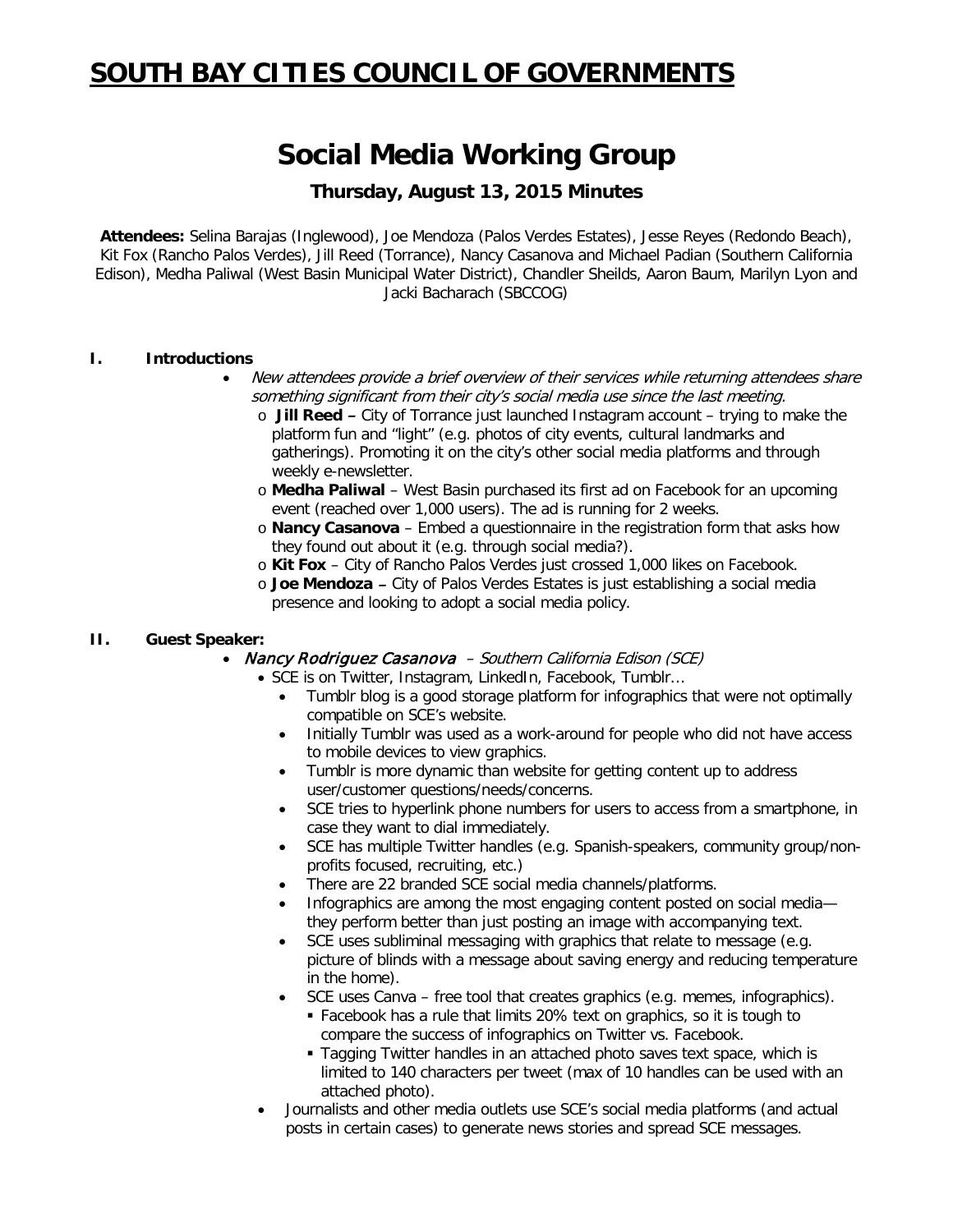- It is challenging to break free from the "noise" that surrounds the user in social media in order to create content that really "pops".
- Twitter is most useful for emergency notifications and important, timely messages while Facebook is most useful for engaging users.
- Instagram helps to aggregate content (e.g. photos) from users.
	- "SCE" and "SoCal Edison" was already "hashtagging" on Instagram from users posting photos of SCE crews in their communities.
	- Nostalgic, "black and white" photos are popular—linking how things were done in the past to the present, good for engagement.
	- SCE does not always post photos; staff will hunt for relative hashtags and like accounts using those hashtags in future posts to bring new users back to SCE's account (increasing followers).
	- Great way to expose yourself to others on Instagram.
	- Instagram moves chronologically (does not have an algorithm like Facebook that repopulates feed with engaging content regardless of when it was posted). SCE removes hashtags on an Instagram post and replaces them with new ones in order for the post to repopulate their followers' feeds.
- Piktochart tool SCE uses to generate infographics.
- SCE "hyper-targets" specific communities in SCE's service area on Facebook via ads that cost around \$350 - \$500 on average for a month-long campaign.
- Michael Padian Southern California Edison (SCE)
	- Social media advertising is cost effective and if you are committed to social media, you must have some budget behind it.
		- SCE restricts and deletes hazardous/malicious comments from customers on their platforms.
		- SCE's social media, in-house marketing group is composed of 5 people.
			- Current social media strategy has taken SCE 3 years to bring up to present level.
			- Budgeting for social media campaigns tap into different department's budgets where metrics are developed to create goals for each campaign, judging success individually.
			- Marketing budget is gradually being transferred from more traditional media (e.g. print, television) to social.
			- Social media allows SCE to push information back "up the chain" as effectively as it is designed to push information out to customers.
				- Social Media Pulse Reports help to process and push intel back up to superiors/executive leadership to let SCE know what is working, what is not and why in the social media realm. Additionally, the reports provide feedback for the success of SCE programs and policies.
			- Customers are targeted additionally by customer emails that various departments have access to.
	- Twitter is the safest platform for a city/municipal agency to start with in social media.
		- Only has 20% of the audience of Facebook, however.
		- A multitude of valuable entities (e.g. reporters, analysts, experts, other municipal agencies) are present on Twitter.
	- SCE has identified peak times to post 11am and 7pm on Facebook; 5pm on Instagram; 9 tweets a day from 9am until 6pm.

## **III. LinkedIn Group**

- Report on usage
	- o **Chandler Sheilds –** Group members continue to post and share in the group
	- o **Jesse Reyes** will post information regarding an upcoming "Gov Tech" convention taking place in downtown L.A.

## **V. Other Issues of Interest**

- Reflection on League of Cities' legal insight into social media policy development
	- o Did anyone update their City's social media policy with some of the advice that was shared during our last meeting?